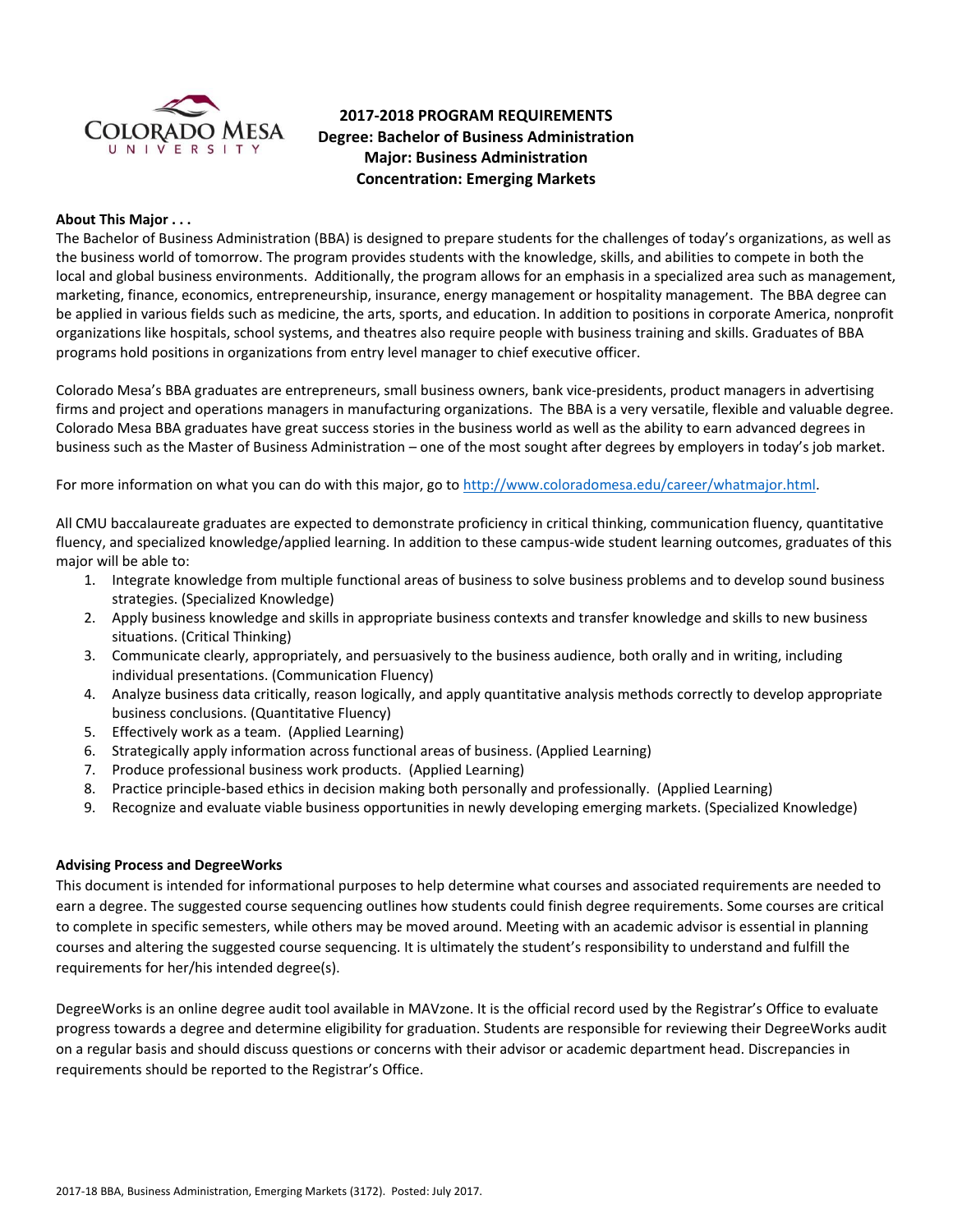# **Graduation Process**

Students must complete the following in the first two months of the semester prior to completing their degree requirements:

- Review their DegreeWorks audit and create a plan that outlines how unmet requirements will be met in the final semester.
- Meet with their advisor and modify their plan as needed. The advisor must approve the final plan.
- Submit the "Intent to Graduate" form to the Registrar's Office to officially declare the intended graduation date and commencement ceremony plans.
- Register for all needed courses and complete all requirements for each degree sought.

Submission deadlines and commencement details can be found at [http://www.coloradomesa.edu/registrar/graduation.html.](http://www.coloradomesa.edu/registrar/graduation.html)

If a student's petition for graduation is denied, it will be her/his responsibility to consult the Registrar's Office regarding next steps.

# **INSTITUTIONAL DEGREE REQUIREMENTS**

The following institutional degree requirements apply to all CMU baccalaureate degrees. Specific programs may have different requirements that must be met in addition to institutional requirements.

- 120 semester hours minimum.
- Students must complete a minimum of 30 of the last 60 hours of credit at CMU, with at least 15 semester hours in major discipline courses numbered 300 or higher.
- 40 upper-division credits (an alternative credit limit applies to the Bachelor of Applied Science degree).
- 2.00 cumulative GPA or higher in all CMU coursework.
- A course may only be used to fulfill one requirement for each degree/certificate.
- No more than six semester hours of independent study courses can be used toward the degree.
- Non-traditional credit, such as advanced placement, credit by examination, credit for prior learning, cooperative education and internships, cannot exceed 30 semester credit hours for a baccalaureate degree; A maximum of 15 of the 30 credits may be for cooperative education, internships, and practica.
- Pre-collegiate courses (usually numbered below 100) cannot be used for graduation.
- Capstone exit assessment/projects (e.g., Major Field Achievement Test) requirements are identified under Program-Specific Degree Requirements.
- The Catalog Year determines which program sheet and degree requirements a student must fulfill in order to graduate. Visit with your advisor or academic department to determine which catalog year and program requirements you should follow.
- See "Requirements for Undergraduate Degrees and Certificates" in the catalog for a complete list of graduation requirements.

# **PROGRAM-SPECIFIC DEGREE REQUIREMENTS**

- To be admitted to the Bachelor of Business Administration program, certain prerequisites must be satisfied. Please see the Department Head of Business for complete requirements and application form.
- 2.0 cumulative GPA or higher in coursework toward the major content area.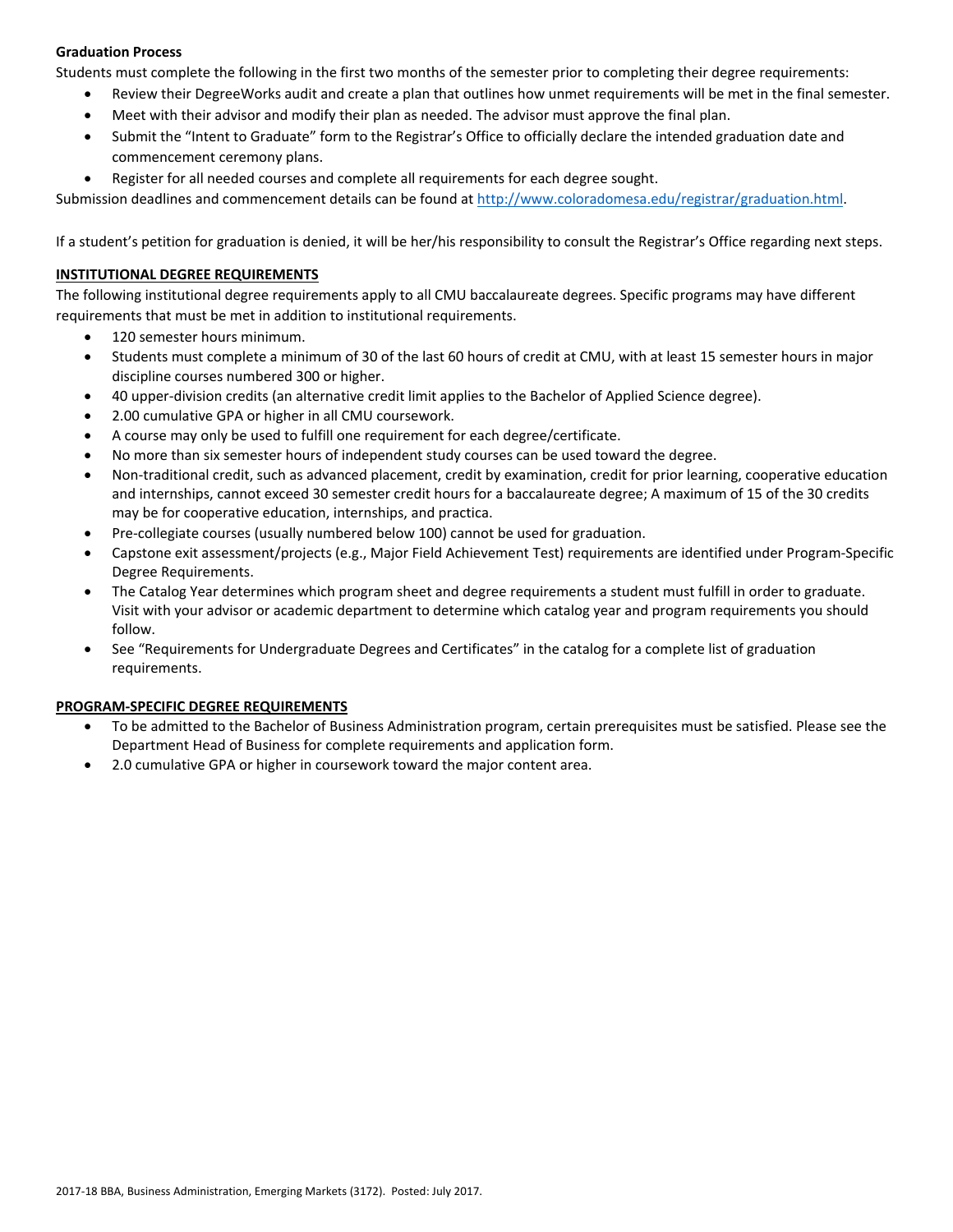# **ESSENTIAL LEARNING REQUIREMENTS** (31 semester hours)

See the current catalog for a list of courses that fulfill the requirements below. If a course is an Essential Learning option and a requirement for your major, you must use it to fulfill the major requirement and make a different selection for the Essential Learning requirement.

**English** (6 semester hours, must receive a grade of "C" or better and must be completed by the time the student has 60 semester hours.)

- $\Box$  ENGL 111 English Composition (3)
- $\square$  ENGL 112 English Composition (3)

**Mathematics** (3 semester hours, must receive a grade of "C" or better, must be completed by the time the student has 60 semester hours.)

 $\Box$  MATH 113 - College Algebra (4)

(3 credits apply to the Essential Learning requirements and 1 credit applies to elective credit)

#### **Humanities** (3 semester hours)

 $\Box$  Select one Humanities course (3)

#### **Social and Behavioral Sciences** (6 semester hours)

- $\Box$  ECON 201 Principles of Macroeconomics (3)
- $\square$  ECON 202 Principles of Microeconomics (3)

#### **Natural Sciences** (7 semester hours, one course must include a lab)

- $\Box$  Select one Natural Sciences course (3)
- $\Box$  Select one Natural Sciences course with a lab (4)

#### **History** (3 semester hours)

 $\Box$  Select one History course (3)

#### **Fine Arts** (3 semester hours)

 $\Box$  Select one Fine Arts course (3)

# **OTHER LOWER-DIVISION REQUIREMENTS**

# **Wellness Requirement** (2 semester hours)

- $\Box$  KINE 100 Health and Wellness (1)
- $\Box$  Select one Activity course (1)

# **Essential Learning Capstone** (4 semester hours)

Essential Learning Capstone must be taken after completion of the Essential Learning English and Mathematics requirements, and when a student has earned between 45 and 75 hours.

- $\Box$  ESSL 290 Maverick Milestone (3)
- $\square$  ESSL 200 Essential Speech (1)

**FOUNDATION COURSES** (21 semester hours. These courses plus ECON 201, ECON 202, and Essential Learning Math & English requirements must be completed within the student's first 60 hours.)

- $\Box$  ACCT 201 Principles of Financial Accounting (3)
- $\Box$  ACCT 202 Principles of Managerial Accounting (3)
- BUGB 105 Freshman Business Seminar (3)
- $\square$  BUGB 211 Business Communications (3)
- $\Box$  BUGB 231 Survey of Business Law (3)
- $\Box$  One of the following courses: CISB 101 - Business Information Technology (3) CISB 205 - Advanced Business Software (3)
- $\Box$  One of the following courses:
	- CISB 241 Introduction to Business Analysis (3)
	- STAT 241 Introduction to Business Analysis (3)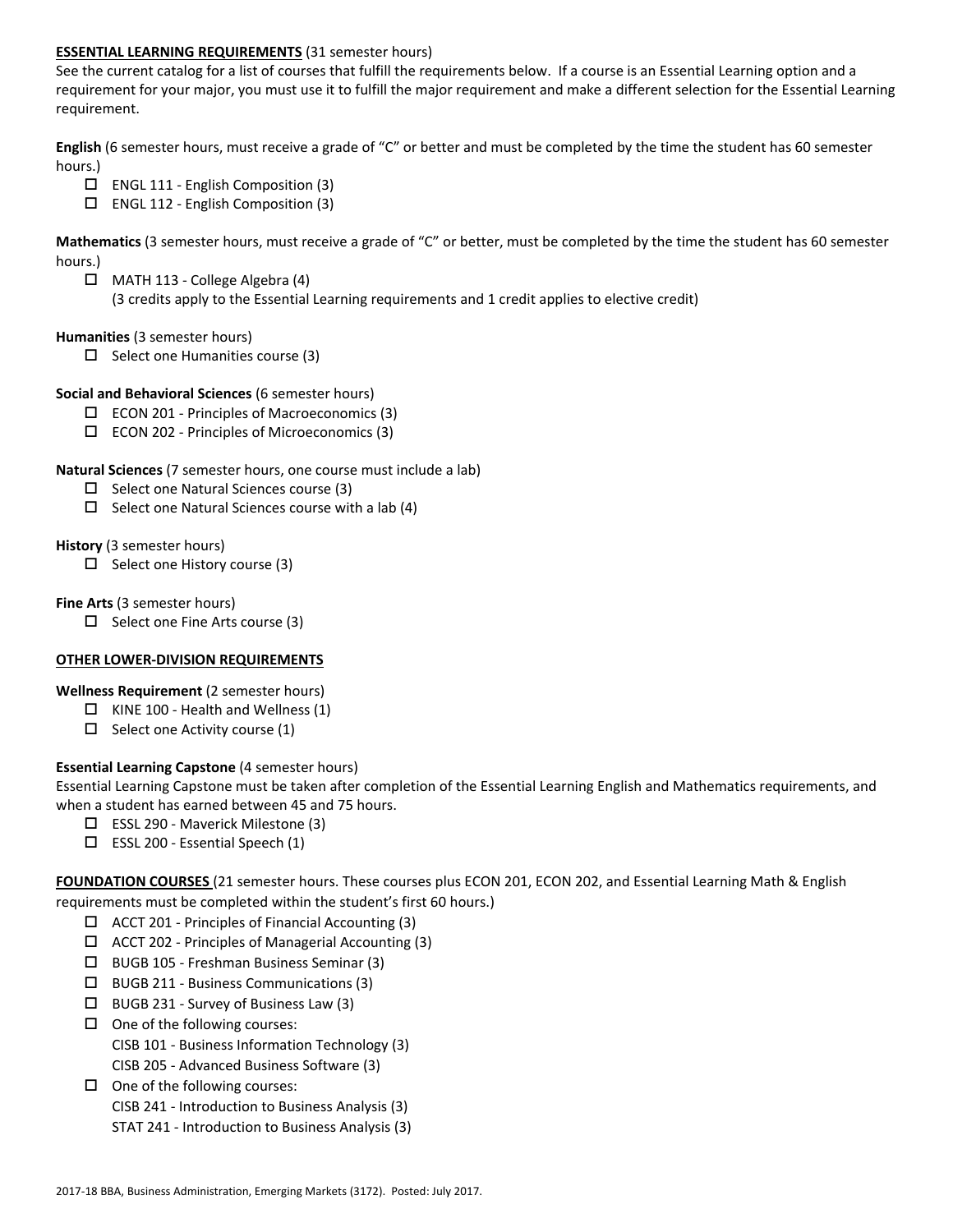#### **BBA: BUSINESS ADMINISTRATION, EMERGING MARKETS REQUIREMENTS** (45 semester hours)

**Business Administration Core** (30 semester hours)

- $\Box$  BUGB 401 International Business (3)
- $\square$  CISB 210 Fundamentals of Information Technology (3)
- $\Box$  FINA 301 Managerial Finance (3)
- MANG 201 Principles of Management (3)
- MANG 301 Organizational Behavior (3)
- □ HRMA 371 Human Resource Management (3)
- MANG 471 Operations Management (3)
- MANG 491 Business Strategy (3)
- MARK 231 Principles of Marketing (3)
- $\Box$  One of the following courses: CISB 341 - Quantitative Decision Making (3) MANG 341 - Quantitative Decision Making (3) MARK 350 - Marketing Research (3)

**Emerging Markets Nucleus** (15 semester hours)

- BUGB 435 Emerging Markets (3)
- CISB 460 Electronic Commerce Systems (3)
- $\square$  ECON 420 International Economics (3)
- $\square$  FINA 431 International Financial Management (3)
- HMGT 211 Travel Destinations (3)

**GENERAL ELECTIVES** (17 semester hours) It is strongly recommended to meet with a Business Advisor to choose electives that complement the nucleus or choose the nucleus of a second concentration. At least seven hours must be upper division. Also include all college level courses appearing on your final transcript, not listed above that will bring your total semester hours to 120 hours.